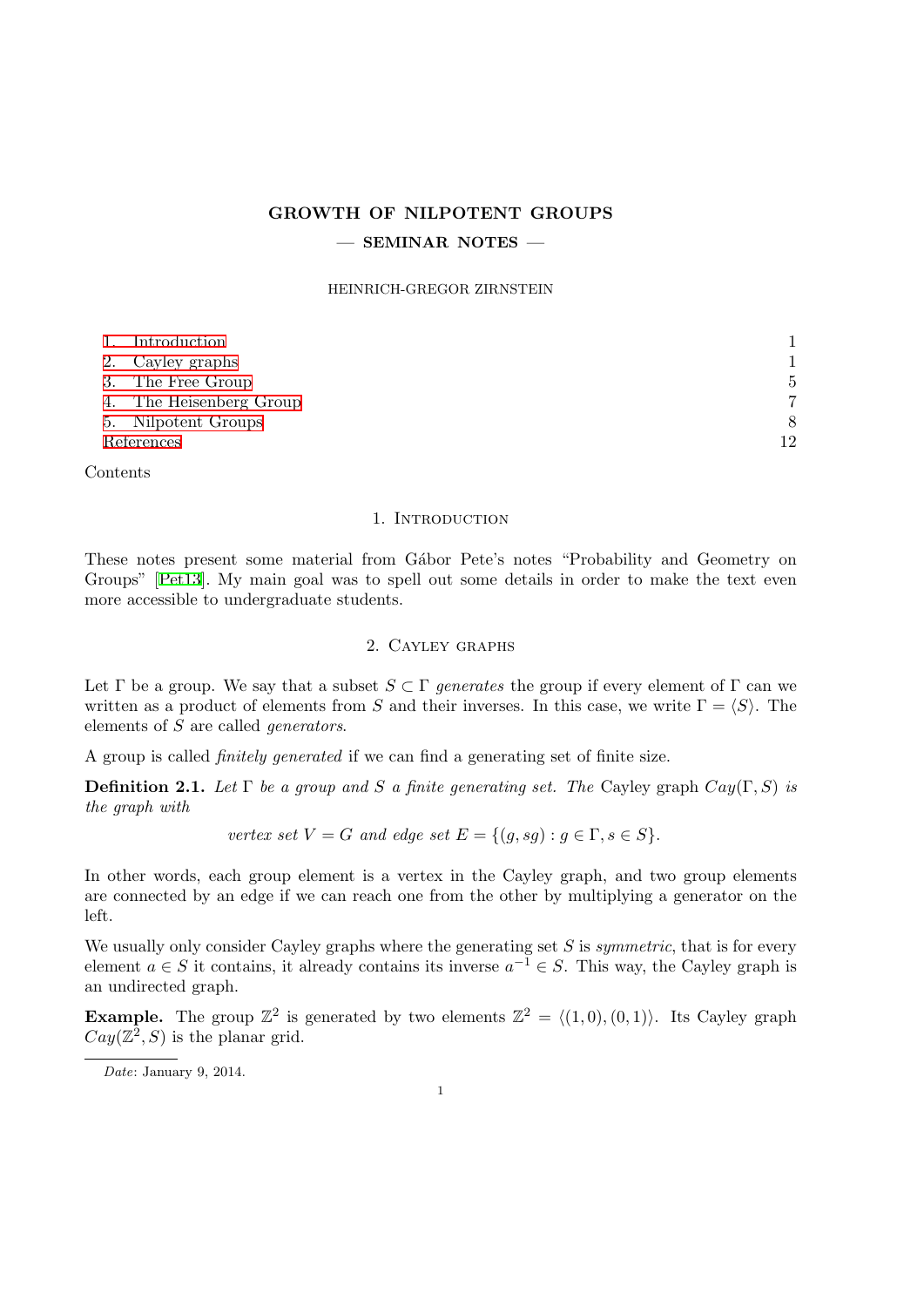

Cayley graph of the group  $\mathbb{Z}^2$ .

We would like to understand groups by studying their Cayley graphs. Of course, a single group may have many different Cayley graphs, depending on the choice of generators. However, they are all related by being *quasi-isometric*, a notion which we now define.

But first, note that every connected graph  $G = (V, E)$  can also be interpreted as a metric space  $X = (V, d)$  whose points are the vertices of the graph, and where the distance  $d(x, y)$  between two vertices  $x, y \in V$  is the minimum number of edges connecting these two vertices. Two vertices are linked by single edge iff their distance equals 1.

**Definition 2.2.** *Two metric spaces*  $(X, d_X)$  *and*  $(Y, d_Y)$  *are said to be* quasi-isometric *if there is a* map  $f: X \to Y$  *such that the following two conditions hold* 

(1) *There are*  $A, B > 0$  *such that for all points*  $x, x' \in X$ *, we have* 

$$
\frac{1}{A}d_X(x, x') - \frac{B}{A} \le d_Y(f(x), f(x')) \le Ad_X(x, y) + B.
$$

(2) *For every*  $y \in Y$ *, there exists a point*  $x \in X$  *such that* 

$$
d_Y(y, f(x)) < B.
$$

The first condition says that the map *f* stretches or shortens distances only by a factor *A* and maybe adds some constant distance *B*. The second condition says that the image  $f(X)$  is sufficiently dense in the space *Y* .

*Example.*  $\mathbb{Z}^2$  is quasi-isometric to  $\mathbb{R}^2$ .

**Lemma 2.3.** Let G be a group and  $S_1, S_2$  two finite generating sets. Then, the Cayley graphs  $Cay(G, S_1)$  *and*  $Cay(G, S_1)$  *are quasi-isometric.* 

*Proof.* Exercise. □

As said, we want to understand groups by studying their Cayley graphs. We can now refine this plan: we want to study groups up to quasi-isomorphism (of their Cayley graphs).

For instance, we can consider random walks on Cayley graphs and ask whether they are recurrent or transient. It turns out that the answer only depends on the quasi-isometry class of the group.

Note that this plan only makes sense for infinite groups, as any two finite graphs are quasiisomorphic. More generally, we don't distinguish between groups that differ only by some "finite" data, as the following lemma shows: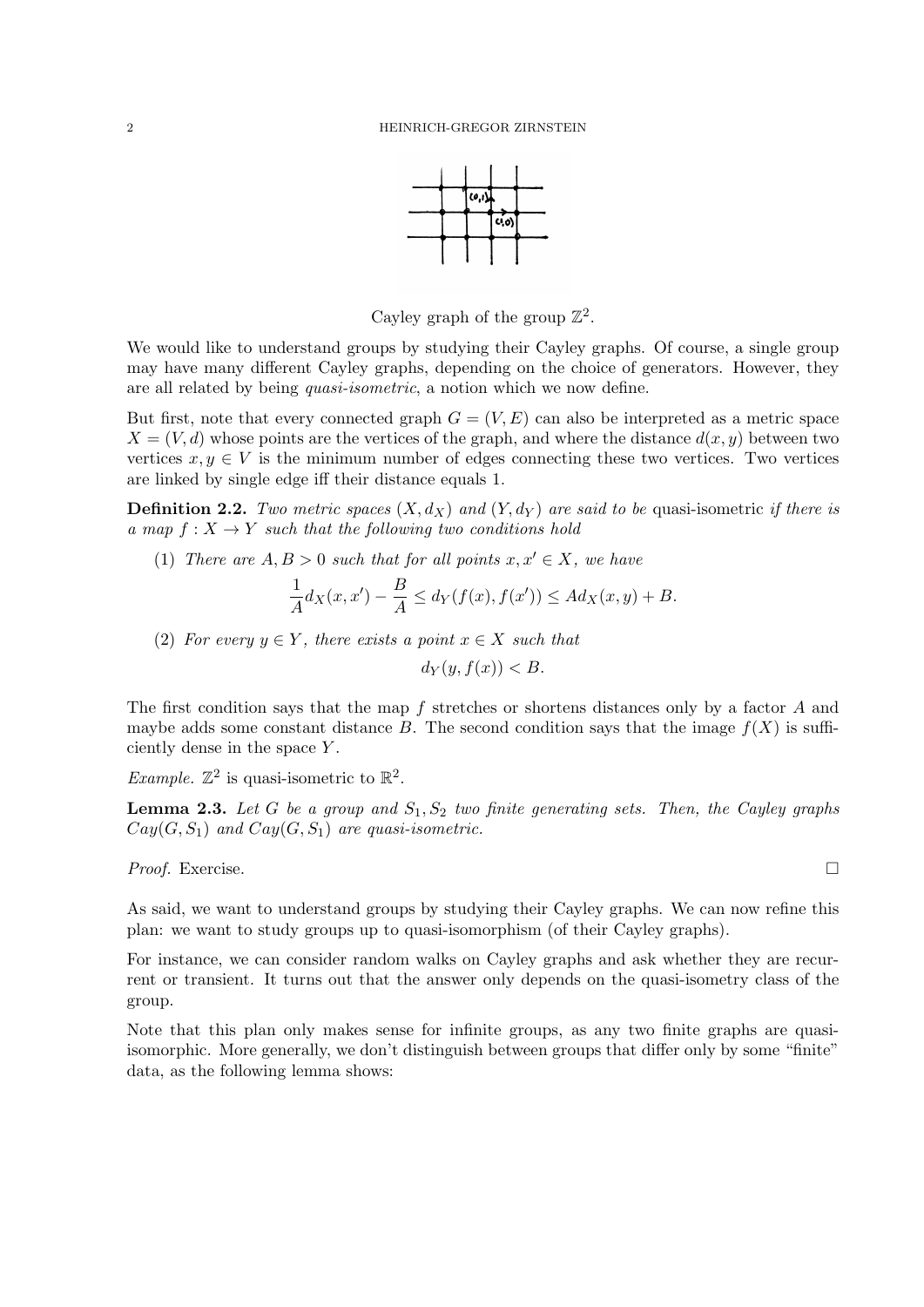<span id="page-2-0"></span>**Lemma 2.4.** Let  $\Gamma$  be a finitely generated group and  $H \leq \Gamma$  be a finite index subgroup, that is [Γ : *H*] *< ∞. Then, the group H is also finitely generated, and any two Cayley graphs of the groups H and* Γ *are quasi-isometric.*

Remember that the index of a subgroup is the number of different cosets

$$
[\Gamma : H] = \# \{ gH : g \in \Gamma \}.
$$

Keep in mind that an arbitrary subgroup of a finitely generated group does not need to be finitely generated itself, so it is not obvious that the subgroup *H* should be finitely generated.

Actually, let us prove a generalization of the lemma, which also makes the proof easier. Remember one of the most important notions form group theory: that of a group action. Groups never come alone, they always act on something.

**Definition 2.5.** *Let*  $\Gamma$  *be a group and*  $X$  *be some set.* A group action of  $\Gamma$  *on*  $X$  *is a homomorphism*  $\phi : \Gamma \to \text{Aut } X$  *from the group to the bijections of* X*i*. For simplicity, we often suppress *the name of the map and write*

$$
gx := g(x) := \phi(g)x
$$

*We also use the shorthand notation*  $\Gamma \sim X$  *to mean that the group acts on the set.* 

**Definition 2.6.** *Let*  $\Gamma \cap X$  *be a group action. The orbit of a point*  $x \in X$  *is the set of points* 

$$
\Gamma x := \{ gx : g \in \Gamma \} \subseteq X.
$$

*Note that the orbits partition the set X. The action is called* transitive *if there is only a single orbit, that is every point can be reached from a single starting point by acting with some group element.*

**Definition 2.7.** Let  $\Gamma \cap X$  be a group action. The stabilizer of a point  $x \in X$  is the set of *group elements that leave the point invariant*

$$
Stab(x) = \{ g \in \Gamma : gx = x \}.
$$

*Note that this is actually a subgroup of* Γ*. The action is called* free *if the stabilizer group of every point is the trivial subgroup.*

**Proposition 2.8.** *Let G be a connected graph so that each vertex has finite degree. Let* Γ *be a group that acts on the graph by isometries. Moreover, assume that the action has finite stabilizers and finitely many orbits. Then, the group* Γ *is finitely generated and its Cayley graph is quasiisometric to the graph G.*

*Proof.* Pick a reference point  $x_0$ . Since there are only finitely many orbits, we can find a ball  $B = B_R(x_0)$  of radius R which contains a point from every orbit. This implies that the graph is a union of all translates of the ball,  $V = \bigcup_{g \in \Gamma} g(B)$ .

Consider the translates  $g(B)$  of this ball. Some of them will intersect the slightly enlarged ball  $B' = B_{R+1}(x_0)$ , while others will be disjoint from it. Let

$$
S = \{ g \in \Gamma : g(B) \cap B' \neq \emptyset \} \setminus \{1\}
$$

be the set of group elements where the translate intersects. Note that if  $q \notin S$ ,  $q \neq 1$  is any other element, then we have  $d(g(B), B) \geq 2$  because  $d(g(B), B') \geq 1$  and we must cross one additional edge to get from the larger ball to the original ball.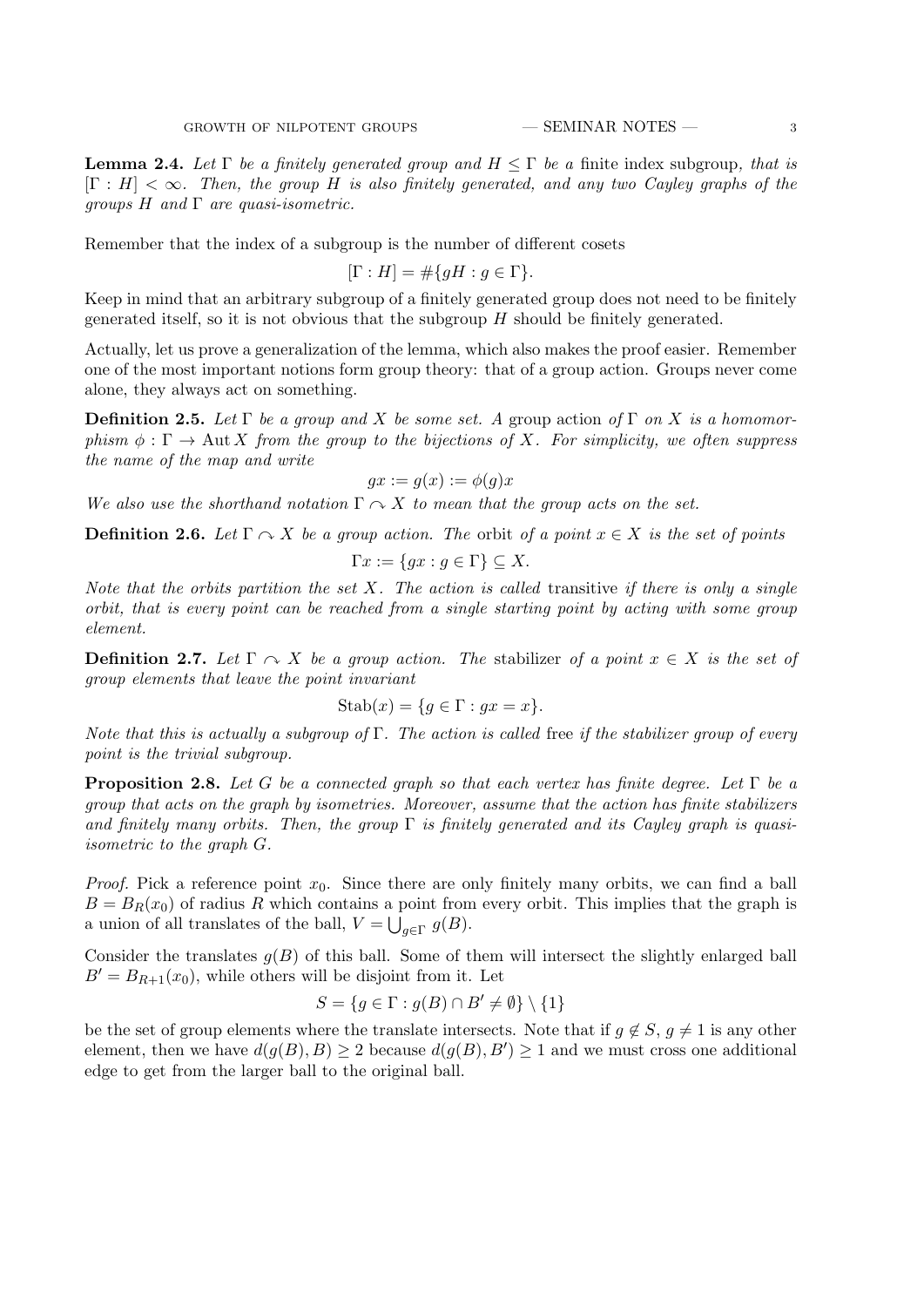Claim: The set *S* is finite. Otherwise, by the pigeonhole principle, we could find two points  $x \in B$ ,  $y \in B'$  such that an infinite number of group elements  $g_1, g_2, \ldots$  would map one point to the other,  $g_i x = y$ . However, this would imply that infinitely many group elements  $g_2^{-1} g_1, g_3^{-1} g_1, \ldots$ stabilize the point  $x$ , in contradiction to our assumption that the stabilizers are finite.

Claim: The set *S* is a generating set. To prove this, let  $h \in \Gamma$  be any element. Choose a path  $x_0, x_1, \ldots, x_{n+1} = h(x_0)$  of minimum length that connects the points  $x_0$  and  $h(x_0)$ . In particular,  $d(x_j, x_{j+1}) = 1$ . Since the translates of the ball *B* cover the whole graph, there are group elements *g*<sup>*j*</sup> such that  $x_j \in g_j(B)$ , where we choose  $g_0 = 1$  and  $g_{n+1} = h$ . Moreover, we have

$$
1 = d(x_j, x_{j+1}) \ge d(g_j(B), g_{j+1}(B)) = d(g_{j+1}^{-1}g_j(B), B).
$$

By definition, this means that all the elements  $h_j = g_{j+1}^{-1}g_j$  are either trivial or lie in *S*, and we have written  $h = h_n \dots h_1 h_0$  as a product of generators.

It remains to be shown that the map  $h \to h(x_0)$  is a quasi-isometry of graphs. In one direction, we have just given a representation in terms of generators such that

$$
d_S(1, h) \le d(x_0, h(x_0)).
$$

In the other direction, the generators  $h_j \in S$  cannot map the reference point too far away. For an element *h* with shortest representation  $h = h_n \dots h_1 h_0$ , we have

$$
d(x_0, h(x_0)) = \sum_{j=0}^{n} d(x_0, h_j(x_0)) \le 2R(n+1) = 2Rd_S(1, h).
$$

To conclude the proof, note that the metrics are invariant under the group action

$$
d(x_0, h(x_0)) = d(g(x), gh(x_0)) \text{ and } d_S(1, h) = d_S(g, gh).
$$

*Proof of Lemma 2.4.* The subgroup  $H \leq \Gamma$  acts on the Cayley graph  $Cay(\Gamma, S)$  by multiplication on the *right*,  $h(g) := gh$ . The orbits are precisely the right cosets  $\{gH, g \in \Gamma\}$ , of which there are only finitely many. Moreover, the stabilizers are trivial and the result follows.  $\Box$ 

**Exercise.** Let  $\Gamma$  [be](#page-2-0) a group and  $F \lhd \Gamma$  be a finite normal subgroup such that the quotient  $\Gamma/F$ is finitely generated. Prove that the group  $\Gamma$  is also finitely generated and that the Cayley graphs of the groups  $\Gamma/F$  and  $\Gamma$  are quasi-isometric.

These two observations lead to the following definition:

**Definition 2.9.** *Two groups*  $\Gamma_1, \Gamma_2$  *are called* virtually isomorphic *if there are finite index subgroups*  $H_i \leq \Gamma_i$  *and finite normal subgroups*  $F_i \lhd H_i$  *such that the quotients are isomorphic,*  $H_1/F_1 \cong H_2/F_2.$ 

We have just shown that virtually isomorphic groups are quasi-isometric, i.e. they have essentially the same "geometry". Unfortunately, the reverse is not quite true. See [DK09] for a counterexample.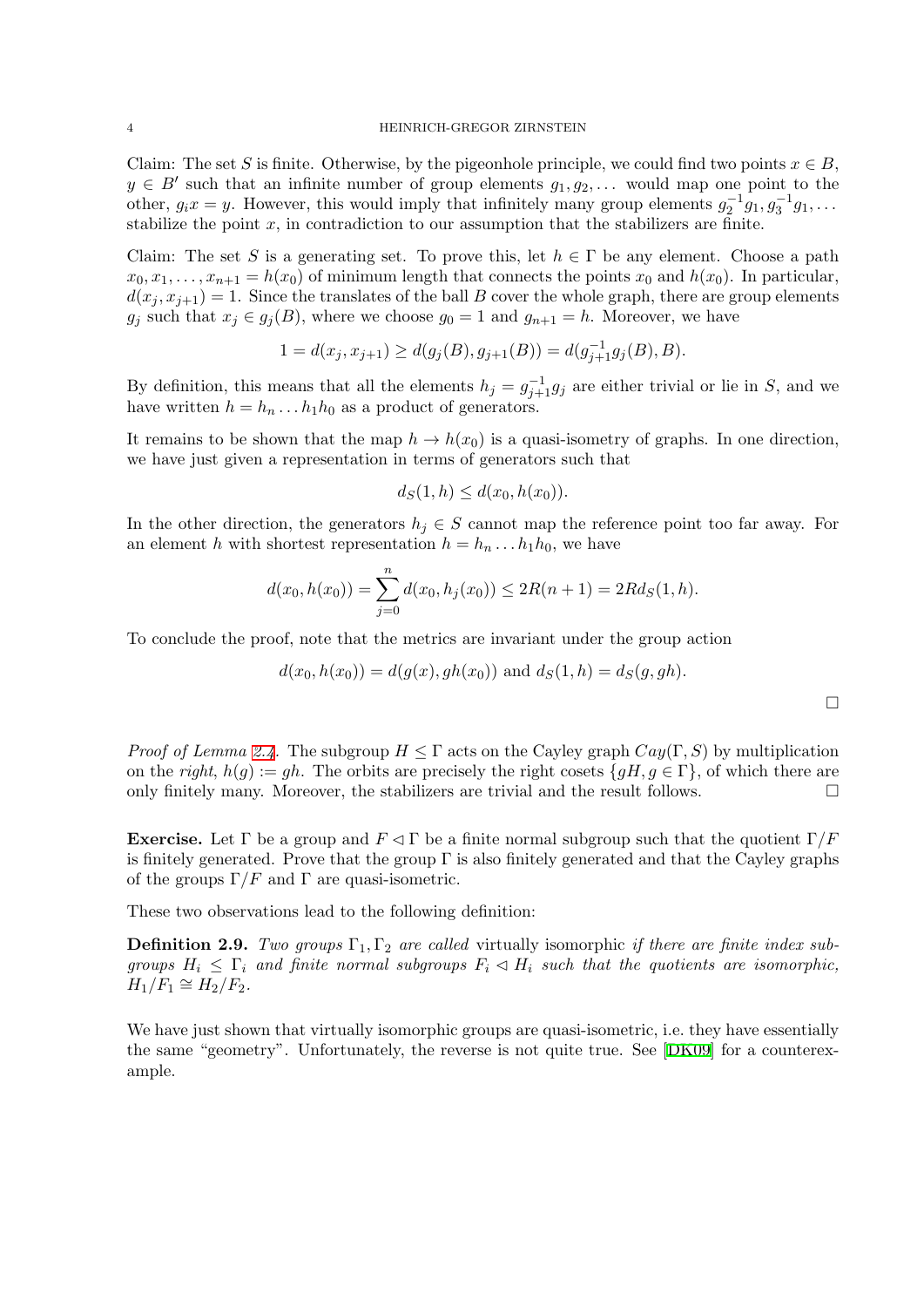## 3. The Free Group

<span id="page-4-0"></span>We now want to introduce the so-called free group, which is the grandmother of all groups.

The elements of the free group are defined as (equivalence classes of) words over an alphabet. In particular, consider an alphabet of exactly four letters *a*,*b*,*a <sup>−</sup>*<sup>1</sup> and *b −*1 . It may be weird to think of the symbols " $a^{-1}$ " and " $b^{-1}$ " as "letters", but look at them as similar to the english letter "i" which consists of several disconnected components.

We can string these letters together to form words, for instance  $ab$ ,  $a^{-1}aa$  and  $bab^{-1}a^{-1}$ . There is also the empty word, which is kind of tricky to write down, so we denote it by the symbol *ε*.

**Definition 3.1** (Free group on two generators.). Let  $\Sigma = \{a, b, a^{-1}, b^{-1}\}$  be an alphabet of four *letters. The set of all words on this alphabet is denoted by*  $\Sigma^*$ . The free group on two generators *F*<sup>2</sup> *⊂* Σ *∗ is defined as the set of those words which do not contain the following pairs of letters in sequence:*  $aa^{-1}$ ,  $a^{-1}a$ ,  $bb^{-1}$  and  $b^{-1}b$ . The group operations are defined as

- (1) *The identity element*  $1 = \varepsilon$  *is the empty word.*
- (2) The inverse  $u^{-1}$  is obtained by exchanging all letters  $a \leftrightarrow a^{-1}$ ,  $b \leftrightarrow b^{-1}$  in the word  $u$ .
- (3) The product  $u \cdot v$  of two elements is obtained from the concatenated word  $uv$  by repeatedly *removing all adjacent pairs*  $aa^{-1}$ ,  $a^{-1}a$ ,  $bb^{-1}$  *and*  $b^{-1}b$ .

**Example.**  $(aab^{-1}) \cdot (ba^{-1}a) = aab^{-1}ba^{-1}a = aaa^{-1}a = aa.$ 

In other words, multiplication is defined such that the letters *a* and *a <sup>−</sup>*<sup>1</sup> are treated as inverse of each other, ditto for *b* and  $b^{-1}$ .

This definition comes with a proof obligation: we have to check the group laws. But a more pressing issue is this: why is the group multiplication well-defined? It is not obvious that no matter in which *order* we cancel adjacent letters, we still get the same word at the end.

To show this, define two relation  $\rightarrow$ ,  $\rightarrow$ <sup>\*</sup> on words. We write  $w \rightarrow w'$  if the word  $w'$  is obtained from *w* by cancelling exactly *one* pair of letters  $aa^{-1}$ ,  $a^{-1}a$ ,  $bb^{-1}$  or  $b^{-1}b$ . We say that one word *reduces* to the other,  $w \rightarrow^* w'$ , if the word  $w'$  is either equal to *w*, or if it is obtained by repeatedly cancelling letter pairs, no matter how often. (The relation *→∗* is the transitive closure of the relation *→*.)

**Lemma 3.2.** *If we can cancel letters in two ways,*  $w \to w_1$  *and*  $w \to w_2$ *, then there exists a word*  $w'$  such that the reductions converge again,  $w_1 \rightarrow^* w'$  and  $w_2 \rightarrow^* w'$ .

*Proof.* First, consider the case where the cancelled pairs don't overlap. Example:

$$
w = x \dots aa^{-1} \dots y \dots bb^{-1} \dots z
$$

and we can cancel the first,  $w_1 = x \dots y \dots bb^{-1} \dots z$ , or the second pair,  $w_2 = x \dots aa^{-1} \dots y \dots z$ . Clearly,  $w' = x \dots y \dots z$  will do the trick.

The interesting case is where the cancelled pairs do overlap. Example: If  $w = aa^{-1}a$ , then we can cancel either the first pair  $(aa^{-1})a$  or the second pair  $a(a^{-1}a)$ . Fortunately, the reductions are actually equal  $w_1 = w_2$ .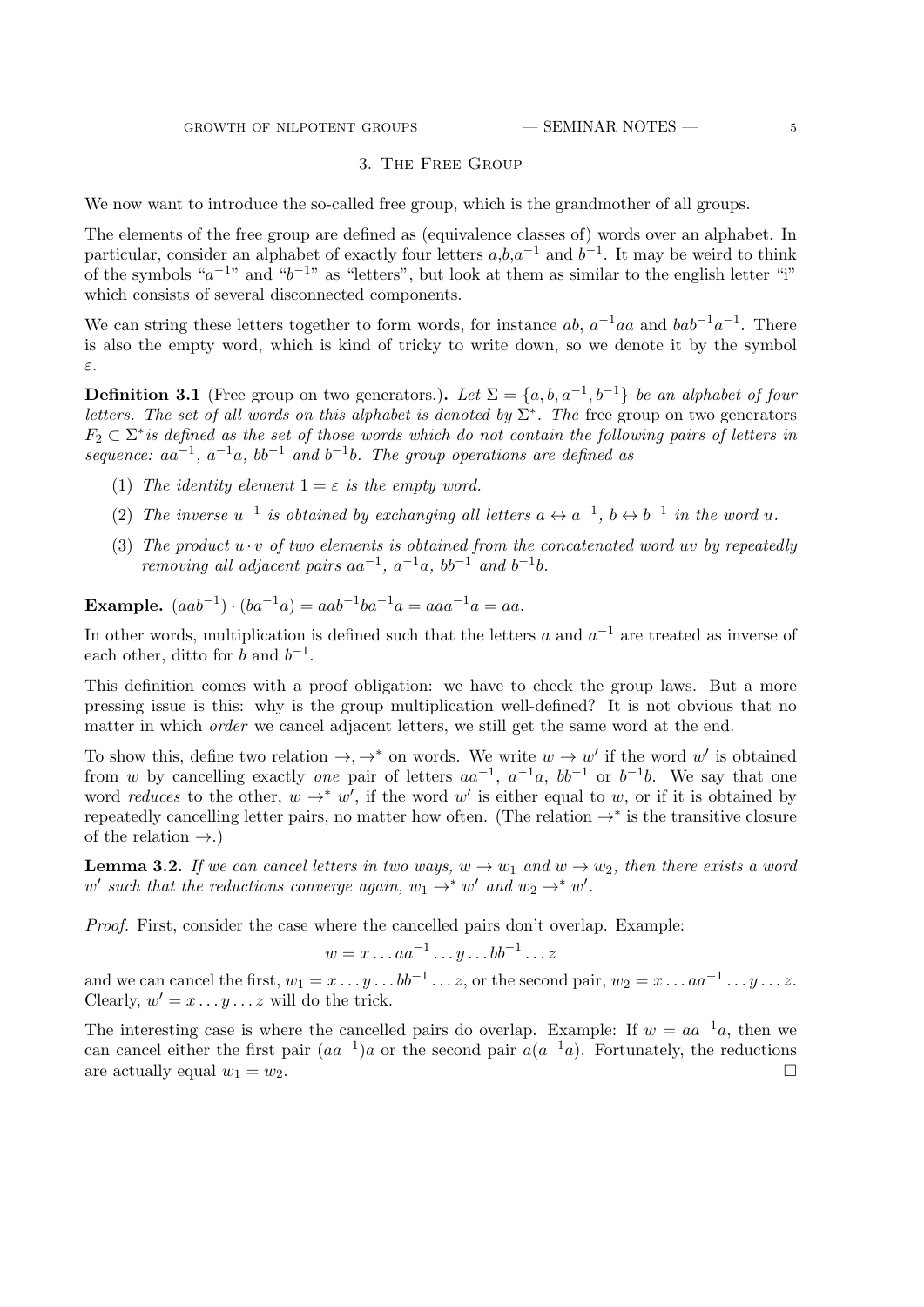**Lemma 3.3** (Confluence). Let *w* be a word that we can reduce in two ways  $w \rightarrow^* w_1$  and  $w \rightarrow^* w_2$ . Then, there exists a word  $w'$  such that the reductions converge again,  $w_1 \rightarrow^* w'$  and  $w_2 \rightarrow^* w'.$ 

*Proof.* Induction. □

This proves that the group multiplication is well-defined — we will always end up at the same word w'. Since word concatenation is associative, this also proves that group multiplication is associative.

Let us gain some more experience with the free group. Apparently, it is generated by two elements  $F_2 = \langle a, b \rangle$ . What does the Cayley graph look like?

**Remark.** The Cayley graph of the free group with respect to set of generators  $S = \{a, b, a^{-1}, b^{-1}\}$ is the infinite 4-regular tree.

Cayley graph of the free group on two generators. (image from Wikipedia)

**Remark.** The free group has *exponential growth*, that is the set of vertices in the Cayley graph with distance  $\leq R$  from a given point has  $O(\alpha^R)$  elements. In this case,  $\alpha = 3$ .

**Definition 3.4.** *The* free group on  $k$  generators,  $F_k$ , *is defined in the [same way,](https://en.wikipedia.org/wiki/File:Cayley_graph_of_F2.svg) but with*  $k$ *letters*  $a_1, a_2, \ldots, a_k$  and their inverses  $a_1^{-1}, a_2^{-1}, \ldots, a_k^{-1}$ . Similarly, we can define the free group *on infinite sets of letters.*

The free group is the grandmother of all groups in the following sense

**Lemma 3.5** (Freeness). Let *S* be a set,  $\Gamma$  be a group. Any map  $f : S \to \Gamma$  can be extended to a *homomorphism*  $\tilde{f}: F_S \to \Gamma$ .

*Proof.* Define  $\tilde{f}(s_1^{k_1} s_2^{k_2} \cdots s_n^{k_n}) := f(s_1)^{k_1} f(s_2)^{k_2} \cdots f(s_n)^{k_n}$  and check that this is a homomorphism.  $\Box$ 

**Lemma 3.6.** *Every group*  $\Gamma$  *is the quotient of a free group.* 

*Proof.* Pick a generating set *S* for the group Γ. If the group is finitely generated, then the set *S* can be chosen to be finite; in the worst case, we have to choose  $\Gamma = S$ . The inclusion  $S \to \Gamma$ gives rise to a homomorphism  $\tilde{f}: F_S \to \Gamma$ . Since the set is generating, this homomorphism is surjective and we have  $\Gamma \cong F_S/\ker \tilde{f}$ .

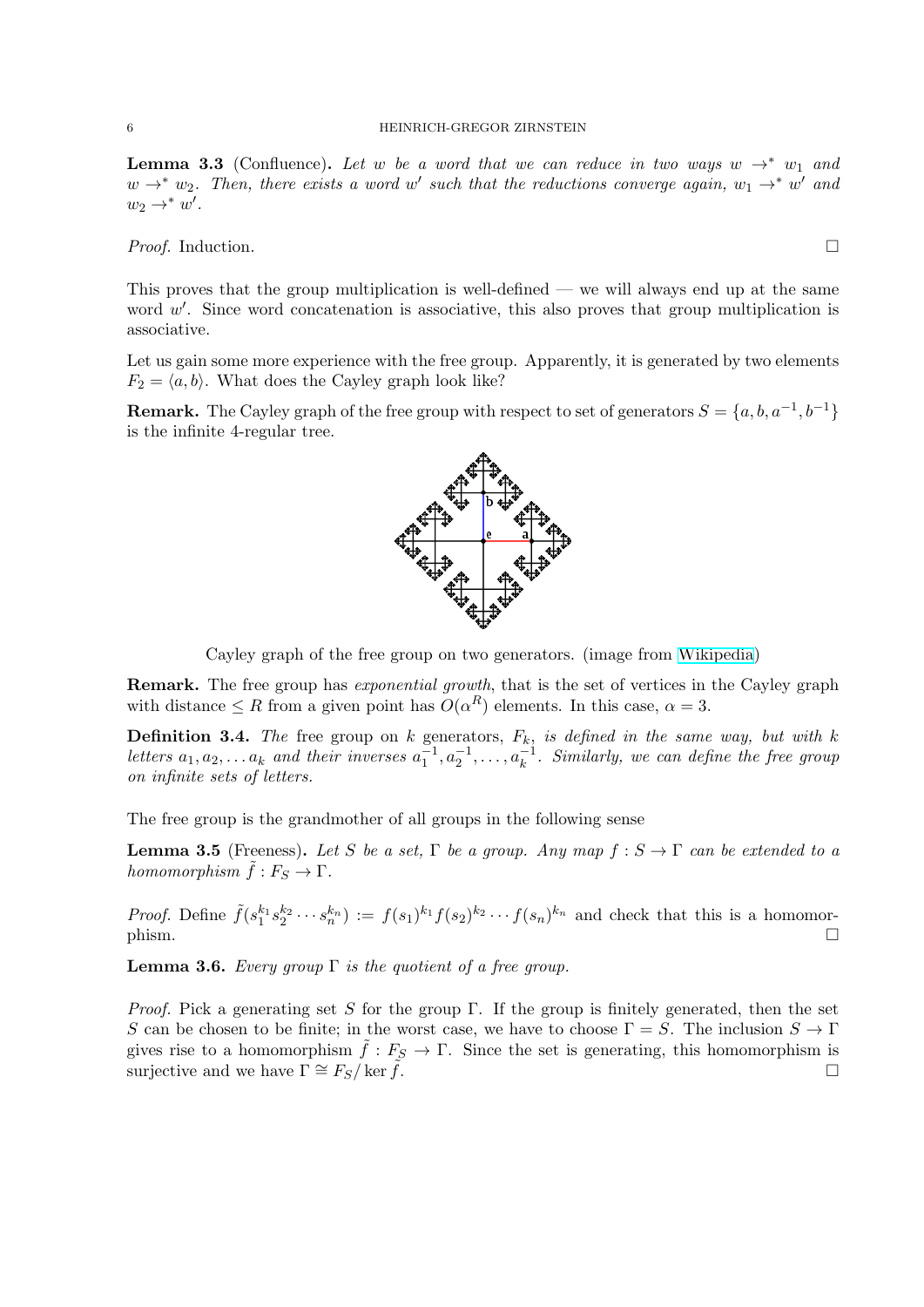A more concrete way to understand this is the following: any group  $\Gamma$  can be described in terms of *generators* and *relations*. For instance, consider the group  $\mathbb{Z}^2$ . It is generated by two elements  $a = (1, 0)$  and  $b = (0, 1)$  that fulfill the relation  $ab = ba$ .

$$
\mathbb{Z}^2 \cong \langle a, b \mid ab = ba \rangle.
$$

The notation on the right hand side is to be understood as the quotient of the free group generated by two elements  $a, b$  by the normal subgroup generated by the element  $aba^{-1}b^{-1}$ :

$$
\langle a, b \mid ab = ba \rangle := F_2 / \langle \langle aba^{-1}b^{-1} \rangle \rangle
$$

 $\langle R \rangle$  = smallest normal subgroup that contains the set *R* 

This is because an equation of the form  $ab = ba$  is equivalent to an equation of the form  $1 =$ *aba*<sup>-1</sup>*b*<sup>-1</sup>, so every relation can, in fact, be represented by a group element that should become equal to the identity element. Taking the quotient will then "force" this element to be equal to the identity element.

**Definition 3.7.** *A group*  $\Gamma = \langle S | R \rangle$  *given by generators S and relations R is said to be* finitely presented *if both S and R are finite.*

While a finitely presented group may seem very concrete at first, it can actually be fairly difficult to understand. The reason is that the relations can imply more complicated relations that are not obvious. In fact, the situation is worse:

**Theorem 3.8** (Unsolvability of the word problem). *There exists a group presentation*  $\Gamma = \langle S | R \rangle$ such that there is no algorithm which, given any word  $g = \langle S \rangle$ , can decide whether the corre*sponding group element*  $g \in \Gamma$  *is equal to the identity element or not.* 

We will not prove this theorem here.

**Exercise.** Prove that indeed  $\mathbb{Z}^2 \cong \langle a, b \mid ab = ba \rangle$ . In particular, solve the word problem for this group.

<span id="page-6-0"></span>We will see a more elaborate example of generators and relations in the next section.

# 4. The Heisenberg Group

We have seen that the commutative groups  $\mathbb{Z}^d$  have polynomial group  $O(R^d)$ , while the highly non-commutative free groups  $F_k$  have exponential growth. We now want to start with commutative groups and inject a little non-commutativity into them, which will lead us to the notion of *nilpotent groups*.

Before exploring the general notion, let first us consider a prototypical example, the *Heisenberg group.*

**Definition 4.1.** *The* Heisenberg group *H is the following group of upper triangular matrices*

$$
H = \left\{ \begin{pmatrix} 1 & a & c \\ 0 & 1 & b \\ 0 & 0 & 1 \end{pmatrix} : a, b, c \in \mathbb{Z} \right\}
$$

*where group multiplication is given by matrix multiplication.*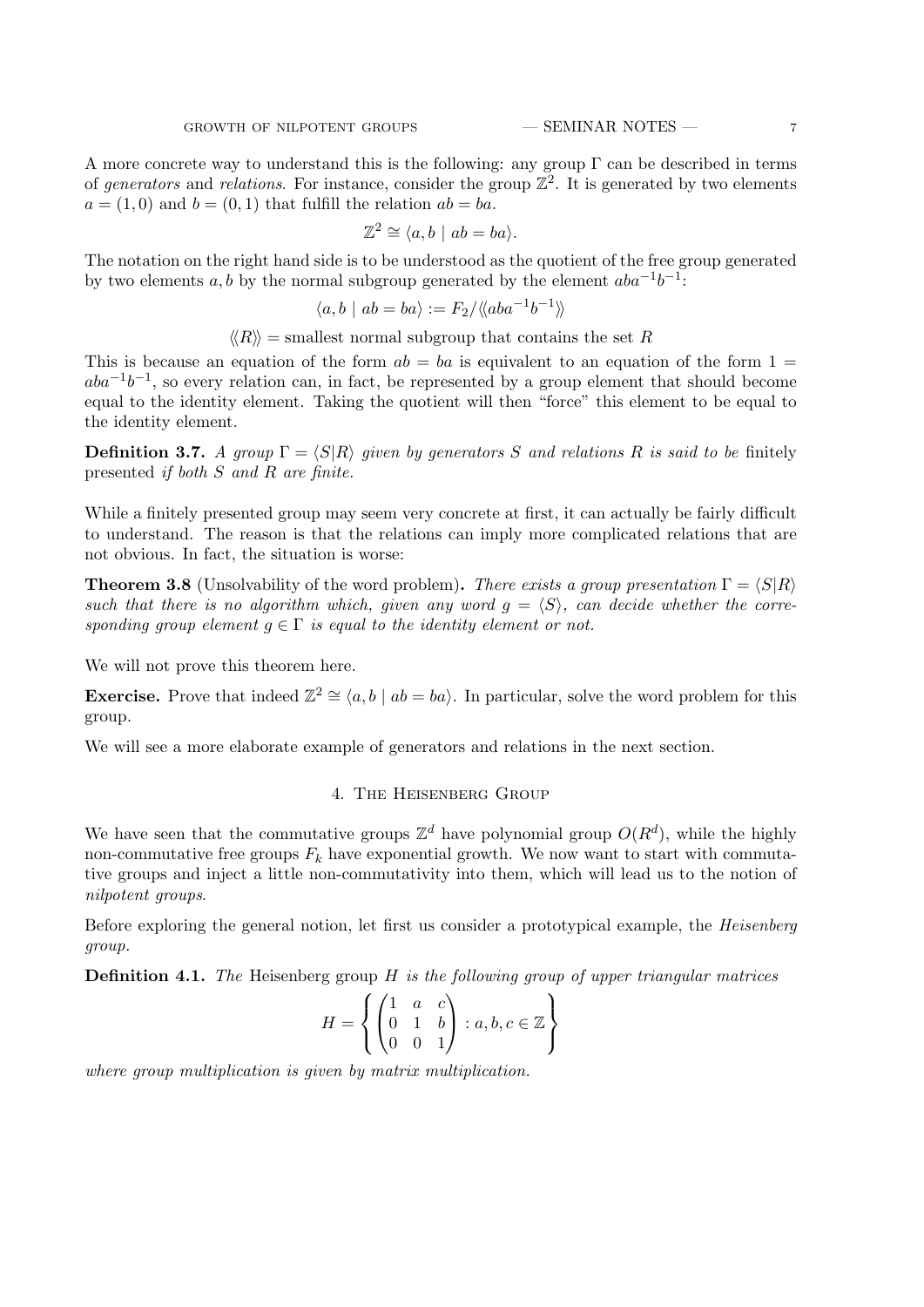We want to understand the Cayley graph of the Heisenberg group. To that end, we need a system of generators. consider the three matrices

$$
x = \begin{pmatrix} 1 & 0 & 0 \\ 0 & 1 & 1 \\ 0 & 0 & 1 \end{pmatrix} = \mathbf{1} + e_{23}, \quad y = \begin{pmatrix} 1 & 1 & 0 \\ 0 & 1 & 0 \\ 0 & 0 & 1 \end{pmatrix} = \mathbf{1} + e_{12}, \quad z = \begin{pmatrix} 1 & 0 & 1 \\ 0 & 1 & 0 \\ 0 & 0 & 1 \end{pmatrix} = \mathbf{1} + e_{13}
$$

where **1** is the identity matrix and  $e_{ij}$  is the matrix which has an entry 1 at row *i* and *j* and vanishing entries everywhere else. We have

$$
e_{ij}e_{kl} = \begin{cases} e_{il} & \text{if } j = k \\ 0 & \text{otherwise} \end{cases}
$$

and hence

$$
x^{a}y^{b}z^{c} = (1 + e_{23})^{a}(1 + e_{12})^{b}(1 + e_{13})^{c} = (1 + ae_{23})(1 + be_{12})(1 + ce_{13})
$$

$$
= 1 + ae_{23} + be_{12} + ce_{13} = \begin{pmatrix} 1 & a & c \\ 0 & 1 & b \\ 0 & 0 & 1 \end{pmatrix}.
$$

In other words, the elements *x, y* and *z* generate the Heisenberg group, and every element can be written uniquely as a product  $x^a y^b z^c$ .

Moreoever, we have the following identities for multiplication from on the left

$$
yx = (1 + e_{12})(1 + e_{23}) = 1 + e_{12} + e_{23} + e_{13} = xyz, \quad zx = xz, \quad zy = yz
$$
  

$$
x(x^a y^b z^c) = x^{a+1} y^b z^c, \quad y(x^a y^b z^c) = x^a y^{b+1} z^{a+c}, \quad z(x^a y^b z^c) = x^a y^b z^{c+1}.
$$

We can now draw the Cayley graph of the Heisenberg group. The vertices of the graph are points in a three-dimensional grid and the edges are drawn according to the equations above.

**Exercise.** Draw the Cayley graph of the Heisenberg group.

**Exercise.** Show that the Heisenberg group is isomorphic to the group  $\langle x, y, z \rangle | xy = yxz, xz =$  $zx, yz = zy$  defined by generators and relations.

**Exercise.** Show that the Heisenberg group has quartic growth  $O(R<sup>4</sup>)$ . This is in contrast to the group  $\mathbb{Z}^3$ , which has only cubic growth.

## 5. Nilpotent Groups

The *commutator* of two group elements *a, b* is defined as the group element

$$
[a, b] := aba^{-1}b^{-1}.
$$

In a non-commutative group, we generally cannot interchange two group elements. However, we can do so at the price of introducing a commutator

$$
ab = [a, b]ba.
$$

Of course, this only helps if commutators are easier to understand than the group elements themselves. For instance, in the Heisenberg group, we have  $[x, y] = z$ ,  $[x, z] = 1$  and  $[y, z] = 1$ , so the commutators are generated by the element *z* and we can commute elements at the price of introducing extra *z*s.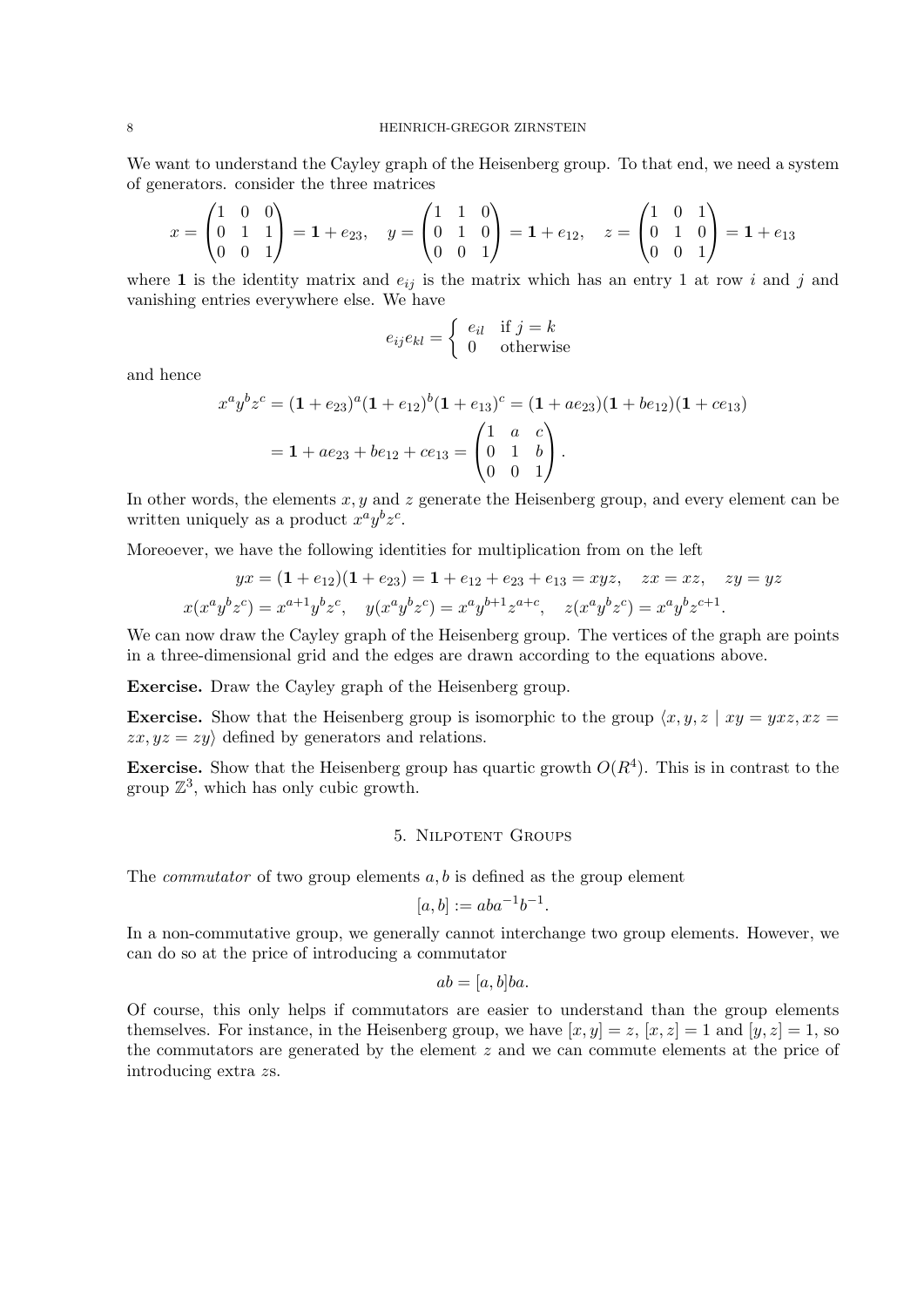For subsets  $A, B \subseteq \Gamma$  of a group, we write

$$
[A, B] = \langle \{ [a, b] : a \in A, b \in B \} \rangle
$$

for the subgroup generated by commutators of their elements. The special subgroup [Γ*,* Γ] is also a normal subgroup and the quotient

$$
\Gamma^{Ab}:=\Gamma/[\Gamma,\Gamma]
$$

is an abelian group, called the *abelianization* of Γ. It is the group you obtain when all elements of the original group were to commute with each other.

We can define a general notion of groups whose commutators decrease in complexity.

**Definition 5.1** (Nilpotent group)**.** *Let* Γ *be a group. Its* lower central series *is the sequence of groups*

$$
where
$$

$$
\Gamma_0 \trianglerighteq \Gamma_1 \trianglerighteq \ldots \trianglerighteq \Gamma_s \trianglerighteq \ldots
$$

$$
\Gamma_0 = \Gamma \text{ and } \Gamma_{n+1} = [\Gamma_n, \Gamma].
$$

*The group is called s-step nilpotent if the series reaches the trivial group after s steps,*  $\Gamma_s = \{1\}$ *.* 

We have to show that the groups are indeed normal subgroups, as indicated. In fact, we have  $\Gamma \trianglerighteq \Gamma_n$ . This can proven inductively. If  $\Gamma \trianglerighteq H$ , then first of all  $H \geq [H,\Gamma]$  because  $[h,x] =$  $h(xh^{-1}x^{-1}) \in H$ . Moreover, we have

$$
g[h,x]g^{-1} = (ghg^{-1})(gxg^{-1})(gh^{-1}g^{-1})(gx^{-1}g^{-1}) = [ghg^{-1}, gxg^{-1}] \in [H,\Gamma]
$$

for any  $g \in \Gamma$ .

**Example.** The 1-step nilpotent groups are precisely the abelian groups.

**Example.** The Heisenberg group is 2-step nilpotent.

Note that when the group  $\Gamma = \langle S \rangle$  is finitely generated, it is not necessarily true that the commutator subgroup  $[\Gamma, \Gamma]$  is also finitely generated. In particular, it is generally not true that the commutators of the generators already generate the commutator subgroup, we often have  $[S, S] \subseteq [\Gamma, \Gamma]$ . The trouble is that we also have elements like  $[a, bc] \in [\Gamma, \Gamma]$  with  $a, b, c \in S$ .

However, for the case of a nilpotent group, we can give a finite system of generators:

<span id="page-8-0"></span>**Proposition 5.2.** *Let*  $\Gamma = \langle S \rangle$  *be a group. Then, the commutator subgroup*  $[\Gamma, \Gamma]$  *is generated by all nested commutators of the form*  $[...[[s_1,s_2],s_2] \ldots, s_n]$  *with*  $s_i \in S$ *. This set is finite if the group is finitely generated and nilpotent.*

*Proof.* Any commutator can be represented by a word with an equal number of letters *s* and  $s^{-1}$ . Example:

$$
[ab, c^{-1}] = abc^{-1}b^{-1}a^{-1}c.
$$

Consider the rightmost letter *c* and use the commutator identity  $xc = cx[x^{-1}, c^{-1}]$  to move it to left until it cancels with its corresponding inverse *c −*1 :

$$
abc^{-1}b^{-1}a^{-1}\underline{c} = abc^{-1}b^{-1}\underline{c}a^{-1}[a, c^{-1}] = abc^{-1}\underline{c}b^{-1}[b, c^{-1}]a^{-1}[a, c^{-1}] = abb^{-1}[b, c^{-1}]a^{-1}[a, c^{-1}].
$$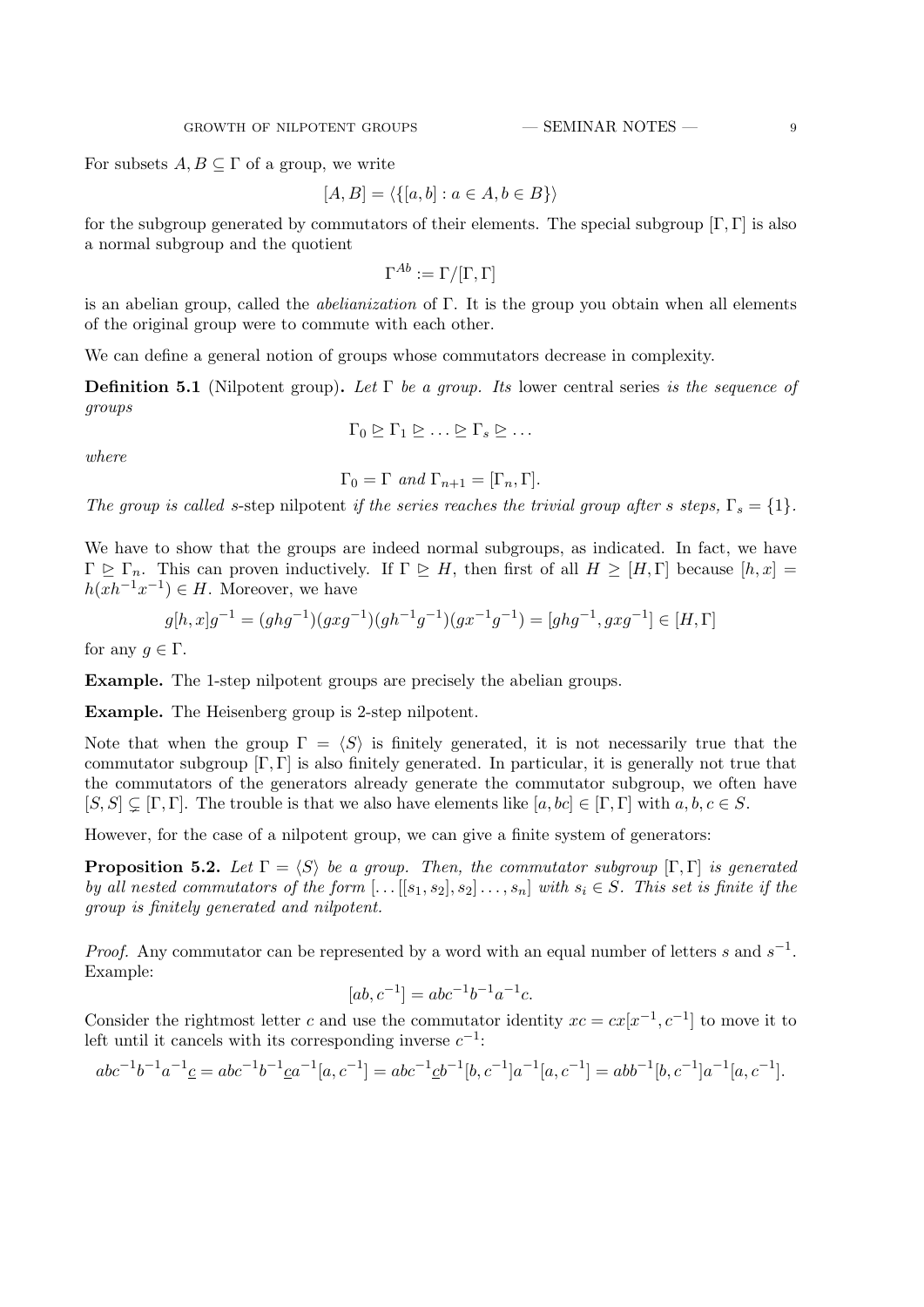Proceed with the second leftmost letter from the original word in the same fashion. This time, we will obtain nested commutators:

$$
abb^{-1}[b, c^{-1}]\underline{a^{-1}}[a, c^{-1}] = abb^{-1}\underline{a^{-1}}[[b, c^{-1}]^{-1}, a][a, c^{-1}] = abb^{-1}\underline{a^{-1}}[[c^{-1}, b], a][a, c^{-1}]
$$
  
= [[c^{-1}, b], a][a, c^{-1}].

And so on, until all letters have been cancelled and only nested commutators remain.  $\Box$ 

**Exercise.** Let  $\Gamma$  be an *s*-step nilpotent group. Show that the group  $\Gamma_n$  of the lower central series is  $(s - n)$ -step nilpotent.

**Exercise.** Every subgroup of a nilpotent group is nilpotent.

One of the most celebrated results of geometric group theory is that nilpotent groups are characterized by their growth function. A group  $\Gamma$  is called "virtually nilpotent" if it is virtually isomorphic to a nilpotent group.

**Theorem 5.3.** *Every finitely generated nilpotent group* Γ *has polynomial growth.*

**Theorem 5.4** (Gromov)**.** *Any group* Γ *of polynomial growth is virtually nilpotent.*

<span id="page-9-0"></span>The growth of nilpotent groups can be calculated precisely. Let  $\Gamma$  be a nilpotent group with lower central series  $\Gamma \trianglerighteq \Gamma_1 \trianglerighteq \ldots \trianglerighteq \Gamma_s = \{1\}$ . The factor groups  $\Gamma_k/\Gamma_{k+1}$  are finitely generated abelian groups, so let  $rk(\Gamma_k/\Gamma_{k+1})$  denote their free rank.

**Theorem 5.5** (Bass). *Every nilpotent group*  $\Gamma$  *has growth*  $V(n) \sim n^{d(\Gamma)}$  *where the degree of the polynomial is given by*

$$
d(\Gamma) = \sum_{k=1}^{s} k \cdot \text{rk}(\Gamma_{k-1}/\Gamma_k).
$$

Together with Gromov's classification theorem, this calculation be used to classify the recurrence of random walks on groups:

**Theorem 5.6.** *Let* Γ *be a finitely generated, infinite group. Then, the random walk on* Γ *is recurrent if and only if the group contains*  $\mathbb{Z}$  *or*  $\mathbb{Z}^2$  *as a finite index subgroup.* 

For more details on this, see [Woe00], section 3.B.

We won't prove Gromov's theorem here, but we can at least show that every nilpotent group has polynomial growth.

Write  $l_S(q) = d_S(1, q)$  for th[e distan](#page-11-0)ce of a group element q from the unit element with respect to some generating set *S*. Enlarging the set of generators will only make it easier to reach group elements, hence  $l_S(g) \geq l_{S'}(g)$  for any two generating sets  $S \subset S'$ .

**Definition 5.7.** *Let*  $\Gamma$  *be a finitely generated group,*  $H \leq \Gamma$  *a subgroup, and*  $S_H \subset S_{\Gamma}$  *corresponding finite generating sets. This pair is said to have* polynomial distortion *if we can bound*  $l_H(h) \leq p(l_{\Gamma}(h))$  *by a polynomial*  $p(n) = a_d n^d + \ldots$  *In other words, the adding generators from* Γ *will shorten distances only by a polynomial amount.*

**Lemma 5.8.** Let  $\Gamma$  be a finitely generated nilpotent group. Then, the normal subgroup  $[\Gamma, \Gamma]$  has *polynomial distortion.*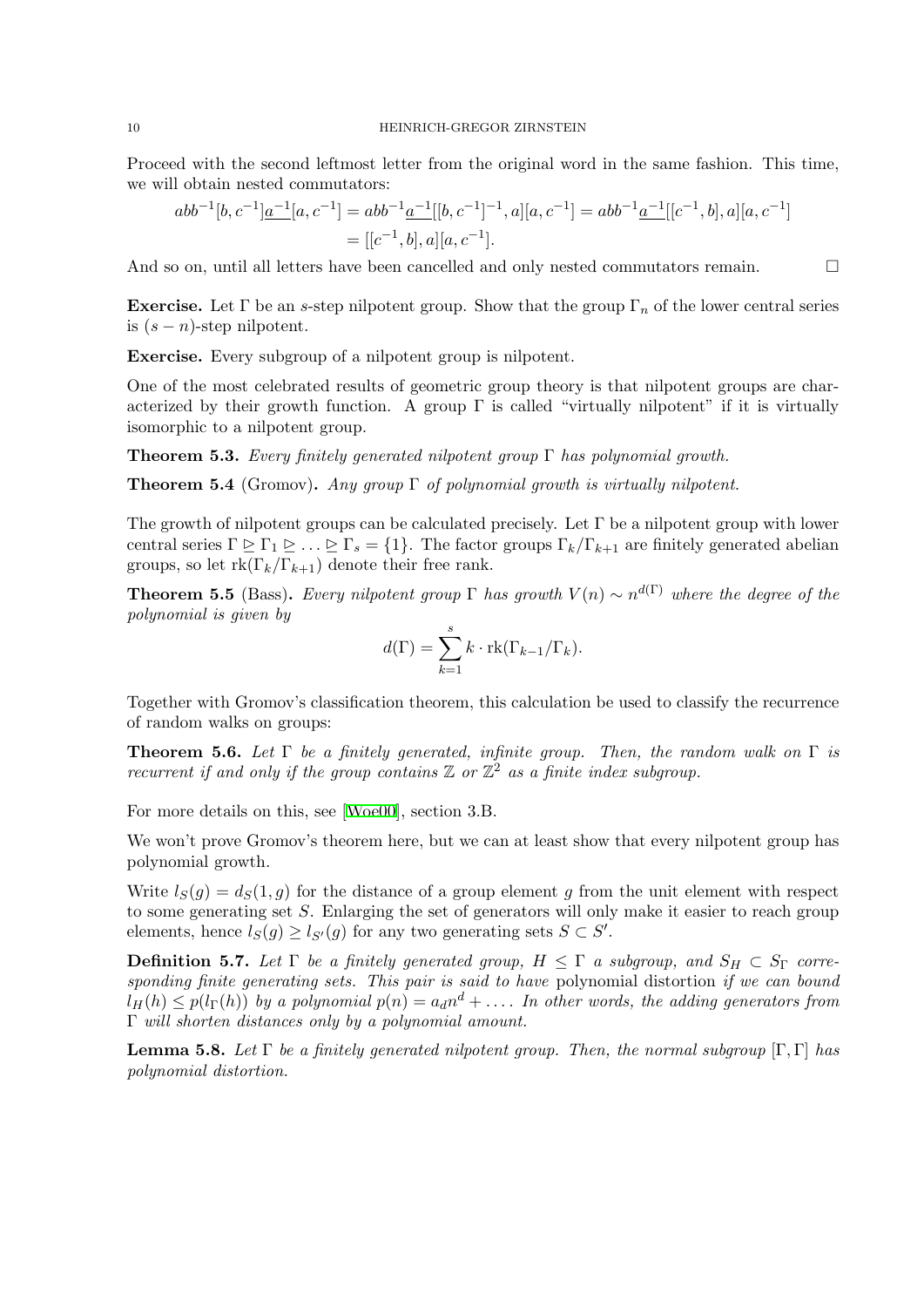*Proof.* Polynomial distortion is a property that is invariant under quasi-isometry, so we can restrict our attention to a particular choice of generating systems.

Write  $H = [\Gamma, \Gamma]$  and consider the quotient map

$$
\pi: \Gamma \longrightarrow \Gamma/H \cong \Gamma^{Ab}.
$$

As a quotient of the finitely generated group  $\Gamma$ , the abelian group  $\Gamma^{Ab}$  is finitely generated. By the structure theorem for abelian groups, it has the form

$$
\Gamma^{Ab} \cong \mathbb{Z}^r \oplus \mathbb{Z}/d_1\mathbb{Z} \oplus \ldots \oplus \mathbb{Z}/d_n\mathbb{Z}.
$$

Let  $e_1, \ldots, e_r$  be the free generators in  $\Gamma^{Ab}$  and  $t_1, \ldots, t_r$  corresponding preimages in the group Γ. To prove polynomial distortion, it is enough to consider the finite index subgroup Γ*′* =  $\langle t_1, \ldots, t_r, H \rangle$  generated by the  $t_i$  and the kernel.

Let  $h \in H$  be an element of the subgroup and let *w* be a corresponding word of minimal length in the generators of Γ*′* . For example,

$$
w = t_1 h_1 t_1^{-1} h_2 t_2 t_2 \dots
$$

Projecting to  $\Gamma^{Ab}$ , we see that this word must have an equal number of letters  $t_i$  and their inverses  $t_i^{-1}$ . We can remove these letters in favor of generators from *H* by apply the same procedure that we used to show that the commutator subgroup is finitely generated (Proposition 5.2). This time, however, we have to keep track of the number of nested commutators, and show that only polynomially many are added. This would show  $l_H(h) \leq p(l_{\Gamma'}(h))$  as desired.

It is convenient to enlarge the generating system of the subgroup *H* so that it also c[onta](#page-8-0)ins all the nested commutators  $[\dots[[s, t_i], t_j] \dots, t_k] \in S_H$  for each generator  $s \in S_H$ . Since the group is nilpotent, only finitely many elements of this form need to be added.

Now, we need to keep track of the number of nested commutators that arise when moving a letter *t*<sub>*i*</sub> to the left to cancel its inverse  $t_i^{-1}$ . For a word *w*, let

$$
l_k(w) = \#\{\text{letters of } w \text{ that are elements of } \Gamma_k \setminus \Gamma_{k-1}\}.
$$

Clearly,  $l_{\Gamma}(w) = \sum_{k=0}^{s} l_k(w)$ . Whenever we move the generator one step to the left,

$$
xt_i = t_i x[x^{-1}, t_i^{-1}],
$$

we incur one additional letter, but it is a commutator and hence "one level lower". Thus, if  $w'$ denotes the word obtained from *w* by moving the rightmost generator *t<sup>i</sup>* to the left, we have

$$
l_k(w') \le \begin{cases} l_0(w) - 2 & \text{if } k = 0\\ l_k(w) + l_{k-1}(w) & \text{if } 1 \le k \le s\\ 0 & \text{else} \end{cases}.
$$

Repeating this process several times, we get a sequence of words  $w = w_0 \rightarrow w_1 \rightarrow w_2 \rightarrow \ldots \rightarrow w_n$ which starts at the original word *w* and ends after *n* steps at a word in the commutator subgroup  $w_n \in [\Gamma, \Gamma]$ , where  $n = l_0(w)$  is the number of generators  $t_i$  occuring in the original word. We can establish the estimates

$$
l_k(w_j) \le jn^k \text{ for } 1 \le k \le s
$$
  

$$
l_k(w_j) \le n^{k+1} \text{ for all } k
$$